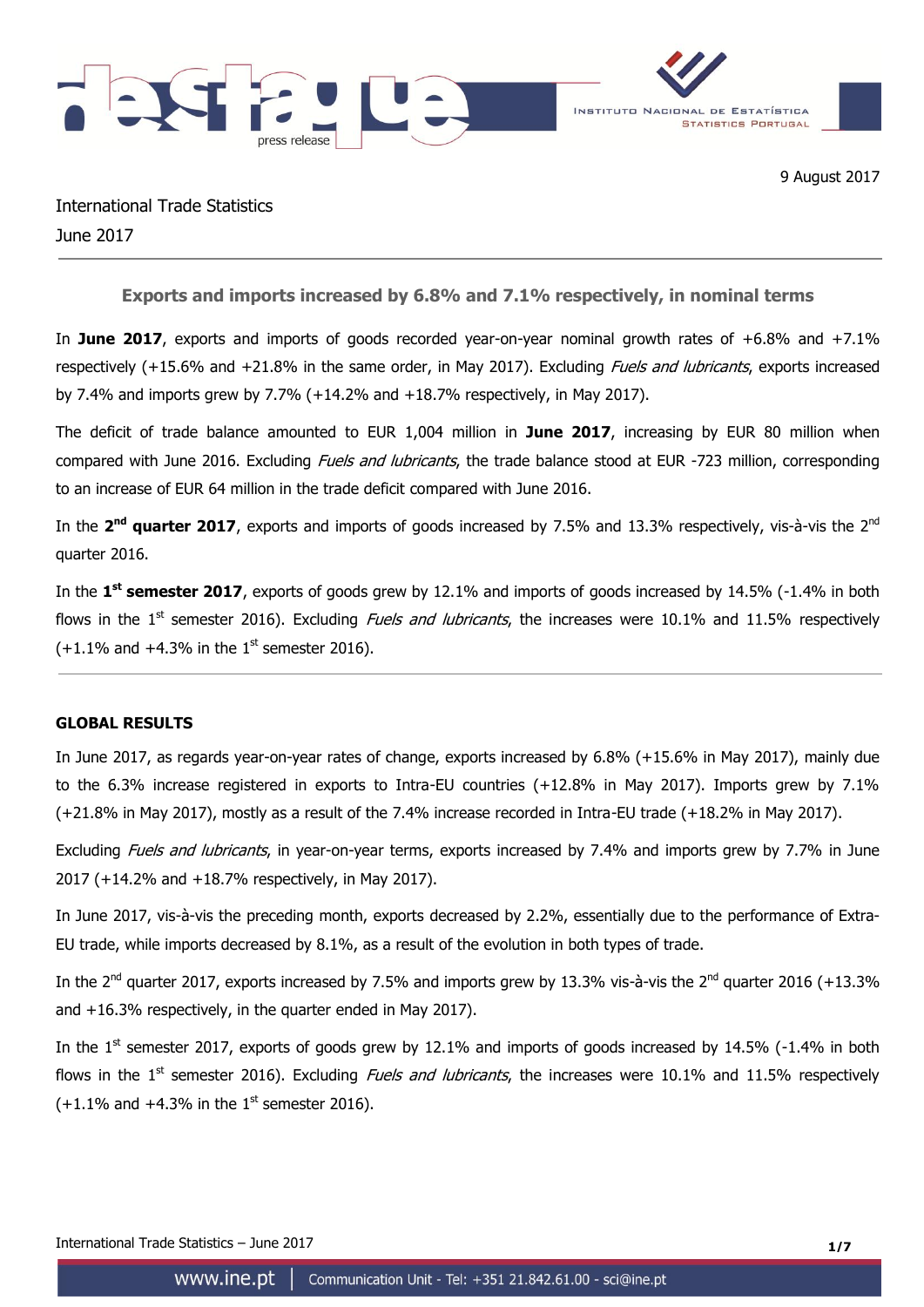



| <b>EXPORTS</b> |                                                                                                                                                                                                                     |                                                                                                                    |                                                                                                               |                                                                                                 |                                                                                                                    |                                                                                                     |                                                                                                  |                                                                                                       |
|----------------|---------------------------------------------------------------------------------------------------------------------------------------------------------------------------------------------------------------------|--------------------------------------------------------------------------------------------------------------------|---------------------------------------------------------------------------------------------------------------|-------------------------------------------------------------------------------------------------|--------------------------------------------------------------------------------------------------------------------|-----------------------------------------------------------------------------------------------------|--------------------------------------------------------------------------------------------------|-------------------------------------------------------------------------------------------------------|
|                |                                                                                                                                                                                                                     |                                                                                                                    | <b>TOTAL</b>                                                                                                  |                                                                                                 |                                                                                                                    | <b>TOTAL EXCLUDING FUELS AND</b><br><b>LUBRICANTS</b>                                               | <b>TOTAL</b><br><b>QUARTER ENDED IN:</b>                                                         |                                                                                                       |
| <b>YEAR</b>    | <b>MONTH</b>                                                                                                                                                                                                        |                                                                                                                    |                                                                                                               | <b>GROWTH RATE (%)</b>                                                                          |                                                                                                                    |                                                                                                     | <b>GROWTH RATE (%)</b>                                                                           | <b>GROWTH RATE (%)</b>                                                                                |
|                |                                                                                                                                                                                                                     | € Million                                                                                                          | Year-on-<br>year                                                                                              | Month-to-<br>month                                                                              | € Million                                                                                                          | Year-on-<br>year                                                                                    | Month-to-<br>month                                                                               | Year-on-year                                                                                          |
| 2015           | <b>JUNE</b><br><b>JULY</b><br><b>AUGUST</b><br><b>SEPTEMBER</b><br><b>OCTOBER</b><br><b>NOVEMBER</b><br><b>DECEMBER</b>                                                                                             | 4,549<br>4,704<br>3,317<br>4,139<br>4,522<br>4,331<br>3,641                                                        | 8.8<br>5.0<br>2.5<br>1.8<br>$-2.5$<br>5.0<br>$-1.4$                                                           | 7.4<br>3.4<br>$-29.5$<br>24.8<br>9.2<br>$-4.2$<br>$-15.9$                                       | 4,149<br>4,352<br>3,016<br>3,863<br>4,226<br>4,060<br>3,421                                                        | 11.1<br>5.8<br>5.1<br>3.2<br>$-0.6$<br>8.5<br>0.9                                                   | 6.8<br>4.9<br>$-30.7$<br>28.1<br>9.4<br>$-3.9$<br>$-15.7$                                        | 7.3<br>5.9<br>5.6<br>3.2<br>0.3<br>1.3<br>0.3                                                         |
| 2016           | <b>TOTAL</b><br><b>JANUARY</b><br><b>FEBRUARY</b><br><b>MARCH</b><br><b>APRIL</b><br>MAY<br><b>JUNE</b><br><b>JULY</b><br><b>AUGUST</b><br><b>SEPTEMBER</b><br><b>OCTOBER</b><br><b>NOVEMBER</b><br><b>DECEMBER</b> | 50,314<br>3,677<br>4,026<br>4,248<br>4,145<br>4,223<br>4,469<br>4,484<br>3,486<br>4,427<br>4,363<br>4,685<br>4,082 | 1.0<br>$-2.6$<br>1.9<br>$-3.4$<br>$-2.3$<br>$-0.3$<br>$-1.8$<br>$-4.7$<br>5.1<br>7.0<br>$-3.5$<br>8.2<br>12.1 | 1.0<br>9.5<br>5.5<br>$-2.4$<br>1.9<br>5.8<br>0.3<br>$-22.3$<br>27.0<br>$-1.4$<br>7.4<br>$-12.9$ | 47,307<br>3,459<br>3,833<br>4,066<br>3,947<br>3,989<br>4,185<br>4,215<br>3,234<br>4,177<br>4,053<br>4,409<br>3,739 | 2.5<br>$-1.4$<br>4.2<br>$-0.7$<br>1.3<br>2.7<br>0.9<br>$-3.1$<br>7.2<br>8.2<br>$-4.1$<br>8.6<br>9.3 | 1.1<br>10.8<br>6.1<br>$-2.9$<br>1.1<br>4.9<br>0.7<br>$-23.3$<br>29.2<br>$-3.0$<br>8.8<br>$-15.2$ | 0.5<br>$-0.6$<br>$-1.4$<br>$-1.4$<br>$-2.0$<br>$-1.5$<br>$-2.3$<br>$-1.0$<br>1.9<br>2.5<br>3.7<br>5.1 |
| 2017           | <b>JANUARY</b><br><b>FEBRUARY</b><br><b>MARCH</b><br><b>APRIL</b><br>MAY<br><b>JUNE</b>                                                                                                                             | 4,361<br>4,368<br>5,264<br>4,149<br>4,881<br>4,773                                                                 | 18.6<br>8.5<br>23.9<br>0.1<br>15.6<br>6.8                                                                     | 6.9<br>0.1<br>20.5<br>$-21.2$<br>17.6<br>$-2.2$                                                 | 4,016<br>4,023<br>4,928<br>3,843<br>4,557<br>4,493                                                                 | 16.1<br>5.0<br>21.2<br>$-2.6$<br>14.2<br>7.4                                                        | 7.4<br>0.2<br>22.5<br>$-22.0$<br>18.6<br>$-1.4$                                                  | 12.7<br>12.9<br>17.1<br>11.0<br>13.3<br>7.5                                                           |



International Trade Statistics – June 2017 **2/7**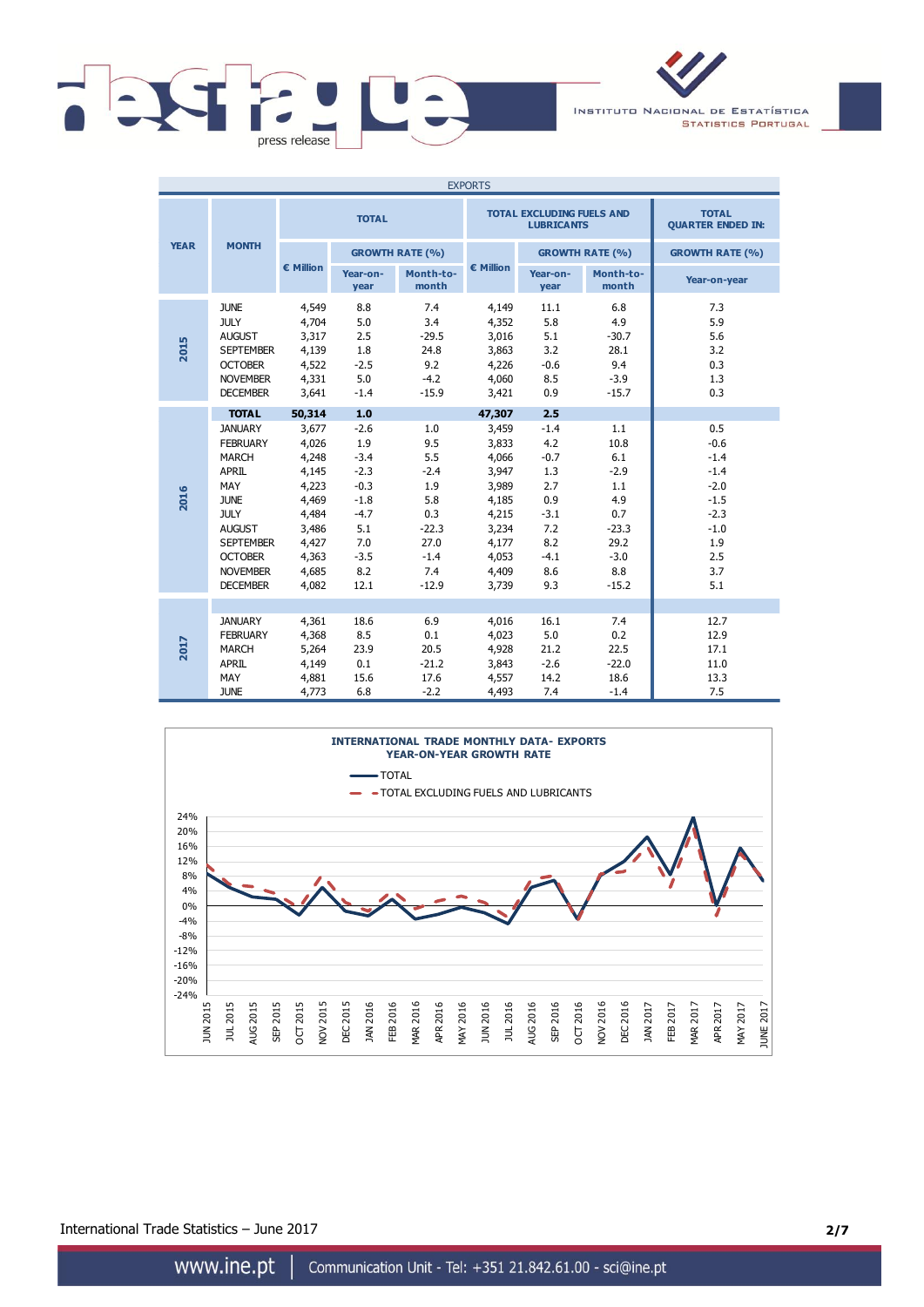



| <b>IMPORTS</b> |                                                                                                                                                                                                                     |                                                                                                                    |                                                                                                            |                                                                                                   |                                                                                                                    |                                                                                                  |                                                                                                       |                                                                                              |
|----------------|---------------------------------------------------------------------------------------------------------------------------------------------------------------------------------------------------------------------|--------------------------------------------------------------------------------------------------------------------|------------------------------------------------------------------------------------------------------------|---------------------------------------------------------------------------------------------------|--------------------------------------------------------------------------------------------------------------------|--------------------------------------------------------------------------------------------------|-------------------------------------------------------------------------------------------------------|----------------------------------------------------------------------------------------------|
|                |                                                                                                                                                                                                                     |                                                                                                                    | <b>TOTAL</b>                                                                                               |                                                                                                   |                                                                                                                    | <b>TOTAL EXCLUDING FUELS AND</b><br><b>LUBRICANTS</b>                                            | <b>TOTAL</b><br><b>QUARTER ENDED IN:</b>                                                              |                                                                                              |
| <b>YEAR</b>    | <b>MONTH</b>                                                                                                                                                                                                        |                                                                                                                    |                                                                                                            | <b>GROWTH RATE (%)</b>                                                                            |                                                                                                                    |                                                                                                  | <b>GROWTH RATE (%)</b>                                                                                | <b>GROWTH RATE (%)</b>                                                                       |
|                |                                                                                                                                                                                                                     | € Million                                                                                                          | Year-on-<br>year                                                                                           | Month-to-<br>month                                                                                | € Million                                                                                                          | Year-on-<br>year                                                                                 | Month-to-<br>month                                                                                    | Year-on-year                                                                                 |
| 2015           | <b>JUNE</b><br><b>JULY</b><br><b>AUGUST</b><br><b>SEPTEMBER</b><br><b>OCTOBER</b><br><b>NOVEMBER</b><br><b>DECEMBER</b>                                                                                             | 5,427<br>5,439<br>4,236<br>5,237<br>5,329<br>5,030<br>4,840                                                        | 7.0<br>$-0.4$<br>2.0<br>$-0.2$<br>$-3.3$<br>2.1<br>1.1                                                     | 1.2<br>0.2<br>$-22.1$<br>23.6<br>1.7<br>$-5.6$<br>$-3.8$                                          | 4,689<br>4,722<br>3,571<br>4,620<br>4,706<br>4,471<br>4,293                                                        | 15.2<br>6.5<br>5.9<br>6.8<br>2.0<br>5.4<br>7.1                                                   | 5.8<br>0.7<br>$-24.4$<br>29.4<br>1.9<br>$-5.0$<br>$-4.0$                                              | 9.1<br>4.3<br>2.9<br>0.4<br>$-0.7$<br>$-0.5$<br>$-0.1$                                       |
| 2016           | <b>TOTAL</b><br><b>JANUARY</b><br><b>FEBRUARY</b><br><b>MARCH</b><br><b>APRIL</b><br>MAY<br><b>JUNE</b><br><b>JULY</b><br><b>AUGUST</b><br><b>SEPTEMBER</b><br><b>OCTOBER</b><br><b>NOVEMBER</b><br><b>DECEMBER</b> | 61,134<br>4,365<br>4,714<br>5,311<br>4,874<br>5,158<br>5,393<br>5,065<br>4,656<br>5,367<br>5,238<br>5,497<br>5,495 | 1.3<br>$-1.8$<br>4.5<br>0.1<br>$-6.0$<br>$-3.9$<br>$-0.6$<br>$-6.9$<br>9.9<br>2.5<br>$-1.7$<br>9.3<br>13.5 | $-9.8$<br>8.0<br>12.7<br>$-8.2$<br>5.8<br>4.6<br>$-6.1$<br>$-8.1$<br>15.3<br>$-2.4$<br>4.9<br>0.0 | 55,004<br>4,000<br>4,324<br>4,822<br>4,481<br>4,718<br>4,844<br>4,590<br>4,045<br>4,815<br>4,662<br>4,973<br>4,729 | 4.9<br>4.7<br>7.0<br>3.8<br>1.1<br>6.5<br>3.3<br>$-2.8$<br>13.3<br>4.2<br>$-0.9$<br>11.2<br>10.2 | $-6.8$<br>8.1<br>11.5<br>$-7.1$<br>5.3<br>2.7<br>$-5.2$<br>$-11.9$<br>19.0<br>$-3.2$<br>6.7<br>$-4.9$ | 0.6<br>1.3<br>0.9<br>$-0.7$<br>$-3.2$<br>$-3.5$<br>$-3.8$<br>0.1<br>1.2<br>3.1<br>3.2<br>6.8 |
| 2017           | <b>JANUARY</b><br><b>FEBRUARY</b><br><b>MARCH</b><br><b>APRIL</b><br>MAY<br><b>JUNE</b>                                                                                                                             | 5,348<br>5,177<br>6,142<br>5,416<br>6,285<br>5.777                                                                 | 22.5<br>9.8<br>15.7<br>11.1<br>21.8<br>7.1                                                                 | $-2.7$<br>$-3.2$<br>18.6<br>$-11.8$<br>16.0<br>$-8.1$                                             | 4,610<br>4,540<br>5,588<br>4,771<br>5,599<br>5,216                                                                 | 15.2<br>5.0<br>15.9<br>6.5<br>18.7<br>7.7                                                        | $-2.5$<br>$-1.5$<br>23.1<br>$-14.6$<br>17.4<br>$-6.9$                                                 | 14.8<br>15.1<br>15.8<br>12.3<br>16.3<br>13.3                                                 |



International Trade Statistics – June 2017 **3/7**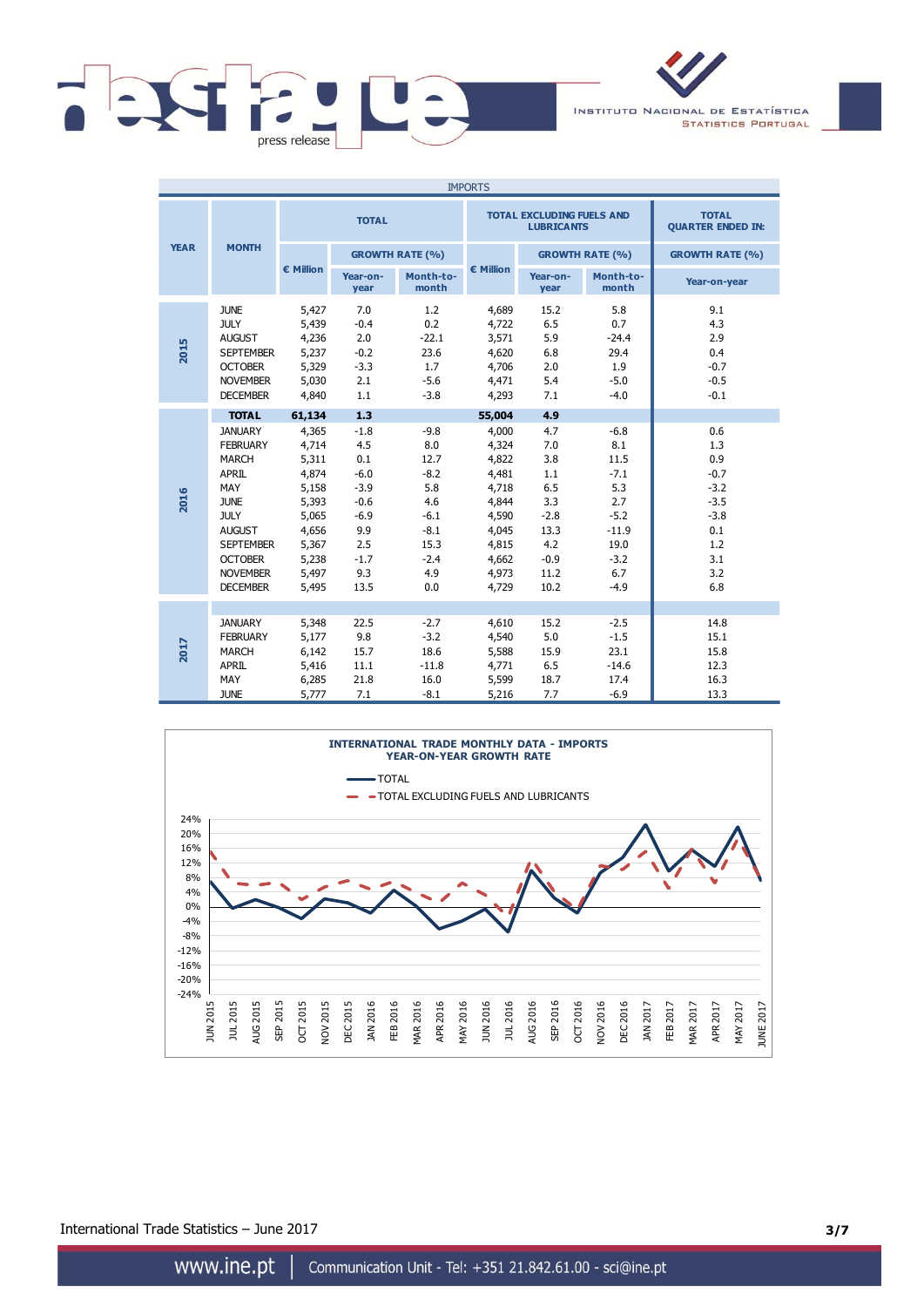

In June 2017, the deficit of trade balance reached EUR 1,004 million, which stood for an increase of EUR 80 million compared with June 2016.

Excluding Fuels and lubricants, in June 2017, trade balance stood at EUR -723 million, comparing to EUR -659 million in June 2016.

| <b>TRADE BALANCE</b> |                                                                                                                                                                                                                     |                                                                                                                                         |                                                                                                                 |                                                                                                |                                                                                                                                  |                                                                                                                        |                                                                                          |                                                                                                      |
|----------------------|---------------------------------------------------------------------------------------------------------------------------------------------------------------------------------------------------------------------|-----------------------------------------------------------------------------------------------------------------------------------------|-----------------------------------------------------------------------------------------------------------------|------------------------------------------------------------------------------------------------|----------------------------------------------------------------------------------------------------------------------------------|------------------------------------------------------------------------------------------------------------------------|------------------------------------------------------------------------------------------|------------------------------------------------------------------------------------------------------|
|                      |                                                                                                                                                                                                                     |                                                                                                                                         | <b>TOTAL</b>                                                                                                    |                                                                                                |                                                                                                                                  | <b>TOTAL EXCLUDING FUELS AND</b><br><b>LUBRICANTS</b>                                                                  | <b>TOTAL</b><br><b>QUARTER ENDED IN:</b>                                                 |                                                                                                      |
| <b>YEAR</b>          | <b>MONTH</b>                                                                                                                                                                                                        |                                                                                                                                         |                                                                                                                 | GROWTH (10 <sup>6</sup> Eur)                                                                   |                                                                                                                                  |                                                                                                                        | GROWTH (10 <sup>6</sup> Eur)                                                             | GROWTH (10 <sup>6</sup> Eur)                                                                         |
|                      |                                                                                                                                                                                                                     | € Million                                                                                                                               | Year-on-<br>year                                                                                                | Month-to-<br>month                                                                             | € Million                                                                                                                        | Year-on-<br>year                                                                                                       | Month-to-<br>month                                                                       | Year-on-year                                                                                         |
| 2015                 | <b>JUNE</b><br><b>JULY</b><br><b>AUGUST</b><br><b>SEPTEMBER</b><br><b>OCTOBER</b><br><b>NOVEMBER</b><br><b>DECEMBER</b>                                                                                             | $-878$<br>$-735$<br>$-918$<br>$-1,098$<br>$-807$<br>$-700$<br>$-1,199$                                                                  | 11<br>242<br>$-2$<br>80<br>65<br>101<br>$-104$                                                                  | 251<br>143<br>$-183$<br>$-180$<br>291<br>107<br>$-499$                                         | $-540$<br>$-370$<br>$-554$<br>$-758$<br>$-480$<br>$-411$<br>$-872$                                                               | $-204$<br>$-52$<br>$-53$<br>$-176$<br>$-117$<br>89<br>$-255$                                                           | 9<br>170<br>$-184$<br>$-204$<br>278<br>68<br>$-461$                                      | $-446$<br>74<br>251<br>321<br>143<br>246<br>62                                                       |
| 2016                 | <b>TOTAL</b><br><b>JANUARY</b><br><b>FEBRUARY</b><br><b>MARCH</b><br><b>APRIL</b><br>MAY<br><b>JUNE</b><br><b>JULY</b><br><b>AUGUST</b><br><b>SEPTEMBER</b><br><b>OCTOBER</b><br><b>NOVEMBER</b><br><b>DECEMBER</b> | $-10,820$<br>$-688$<br>$-688$<br>$-1,062$<br>$-730$<br>$-935$<br>$-924$<br>$-581$<br>$-1,171$<br>$-940$<br>$-875$<br>$-812$<br>$-1,414$ | $-281$<br>$-20$<br>$-130$<br>$-158$<br>215<br>194<br>$-46$<br>154<br>$-252$<br>158<br>$-68$<br>$-112$<br>$-215$ | 510<br>$\Theta$<br>$-374$<br>333<br>$-205$<br>11<br>343<br>$-589$<br>230<br>65<br>63<br>$-602$ | $-7,696$<br>$-541$<br>$-491$<br>$-756$<br>$-533$<br>$-729$<br>$-659$<br>$-375$<br>$-812$<br>$-637$<br>$-609$<br>$-564$<br>$-991$ | $-1,407$<br>$-231$<br>$-129$<br>$-208$<br>3<br>$-180$<br>$-119$<br>$-5$<br>$-257$<br>121<br>$-129$<br>$-152$<br>$-118$ | 332<br>50<br>$-266$<br>223<br>$-196$<br>70<br>284<br>$-436$<br>174<br>28<br>45<br>$-427$ | $-23$<br>$-253$<br>$-308$<br>$-73$<br>251<br>363<br>302<br>$-144$<br>59<br>$-163$<br>$-23$<br>$-395$ |
| 2017                 | <b>JANUARY</b><br><b>FEBRUARY</b><br><b>MARCH</b><br><b>APRIL</b><br>MAY<br><b>JUNE</b>                                                                                                                             | $-987$<br>$-810$<br>$-878$<br>$-1,267$<br>$-1,404$<br>$-1,004$                                                                          | $-298$<br>$-121$<br>185<br>$-537$<br>$-469$<br>$-80$                                                            | 427<br>177<br>$-68$<br>$-389$<br>$-137$<br>400                                                 | $-593$<br>$-517$<br>$-660$<br>$-928$<br>$-1,043$<br>$-723$                                                                       | $-53$<br>$-26$<br>96<br>$-395$<br>$-313$<br>$-64$                                                                      | 397<br>76<br>$-143$<br>$-268$<br>$-115$<br>320                                           | $-625$<br>$-634$<br>$-235$<br>$-474$<br>$-822$<br>$-1,087$                                           |



International Trade Statistics – June 2017 **4/7**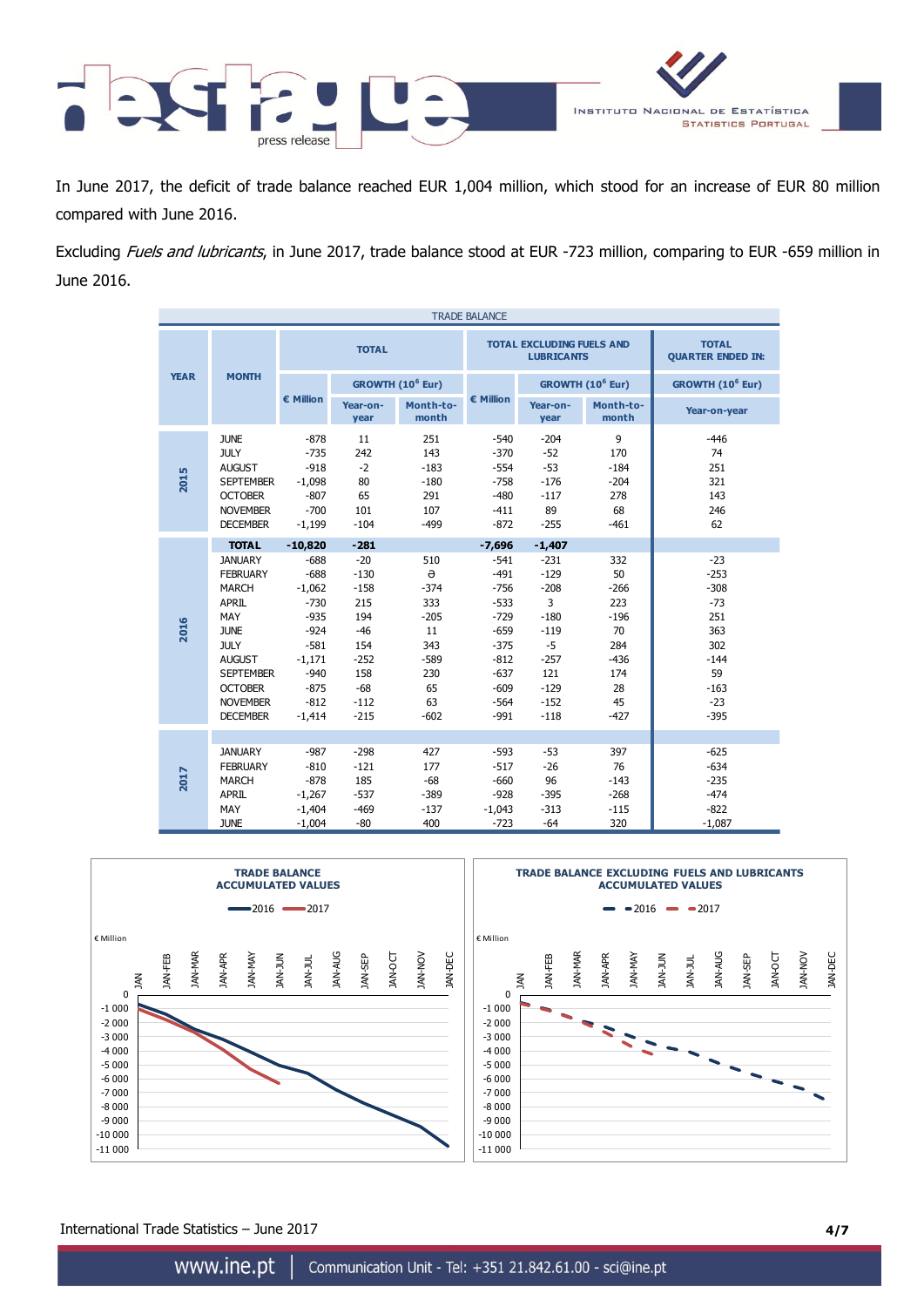



# **BROAD ECONOMIC CATEGORIES**

In June 2017, in both exports and imports, almost all the economic categories registered increases compared with the same month of 2016, with the emphasis on the increases in *Industrial supplies* (corresponding to +7.7% in exports and +12.1% in imports) and in *Capital goods* (+12.1% in exports and +18.8% in imports).

| <b>EXPORTS BY BEC</b>                                 |                     |                    |                        |                              |                          |                    |               |                              |
|-------------------------------------------------------|---------------------|--------------------|------------------------|------------------------------|--------------------------|--------------------|---------------|------------------------------|
|                                                       |                     |                    | <b>REFERENCE MONTH</b> |                              | <b>OUARTER ENDED IN:</b> |                    |               |                              |
| <b>BROAD ECONOMIC CATEGORIES</b>                      |                     | € Million          |                        | <b>GROWTH</b><br><b>RATE</b> | € Million                |                    |               | <b>GROWTH</b><br><b>RATE</b> |
|                                                       | <b>JUNE</b><br>2017 | <b>JUN</b><br>2016 | <b>GROWTH</b>          | $\frac{0}{0}$                | <b>JUNE</b><br>2017      | <b>JUN</b><br>2016 | <b>GROWTH</b> | O/2                          |
|                                                       |                     |                    |                        |                              |                          |                    |               |                              |
| <b>FOOD AND BEVERAGES</b>                             | 498                 | 443                | 55                     | 12.5                         | 1,484                    | 1,302              | 182           | 14.0                         |
| PRIMARY                                               | 148                 | 121                | 27                     | 22.1                         | 460                      | 377                | 83            | 22.0                         |
| <b>PROCESSED</b>                                      | 350                 | 321                | 29                     | 8.9                          | 1,024                    | 925                | 99            | 10.7                         |
| INDUSTRIAL SUPPLIES NOT ELSEWHERE SPECIFIED           | 1,584               | 1.471              | 113                    | 7.7                          | 4,627                    | 4,327              | 300           | 6.9                          |
| PRIMARY                                               | 123                 | 106                | 17                     | 16.0                         | 348                      | 308                | 40            | 13.1                         |
| <b>PROCESSED</b>                                      | 1,460               | 1,364              | 96                     | 7.0                          | 4,279                    | 4,019              | 259           | 6.5                          |
| <b>FUELS AND LUBRICANTS</b>                           | 280                 | 284                | $-5$                   | $-1.6$                       | 910                      | 716                | 194           | 27.1                         |
| PRIMARY                                               | $\Theta$            | $\theta$           | $\Theta$               | 61.8                         | 1                        | 1 <sub>1</sub>     | $\theta$      | 55.1                         |
| <b>PROCESSED</b>                                      | 279                 | 284                | $-5$                   | $-1.7$                       | 909                      | 715                | 194           | 27.1                         |
| CAPITAL GOODS, AND PARTS AND ACCESSORIES THEREOF (1)  | 654                 | 583                | 71                     | 12.1                         | 1,900                    | 1,727              | 174           | 10.1                         |
| CAPITAL GOODS (1)                                     | 398                 | 341                | 56                     | 16.5                         | 1,170                    | 1.023              | 148           | 14.4                         |
| PARTS AND ACCESSORIES                                 | 256                 | 242                | 14                     | 5.9                          | 730                      | 704                | 26            | 3.7                          |
|                                                       |                     |                    |                        |                              |                          |                    |               |                              |
| TRANSPORT EQUIPMENT AND PARTS AND ACCESSORIES THEREOF | 771                 | 753                | 18                     | 2.4                          | 2,246                    | 2,170              | 76            | 3.5                          |
| PASSENGER MOTOR CARS<br><b>OTHER</b>                  | 152<br>115          | 191<br>95          | $-39$                  | $-20.3$                      | 519<br>317               | $551 +$<br>279     | $-31$<br>38   | $-5.7$<br>13.7               |
| PARTS AND ACCESSORIES                                 | 504                 | 467                | 20<br>37               | 20.7<br>7.9                  | 1,409                    | 1,340              | 69            | 5.1                          |
|                                                       |                     |                    |                        |                              |                          |                    |               |                              |
| CONSUMER GOODS NOT ELSEWHERE SPECIFIED                | 984                 | 933                | 51                     | 5.5                          | 2,625                    | 2,582              | 43            | 1.7                          |
| <b>DURABLE</b>                                        | 122                 | 113                | 8                      | 7.4                          | 356                      | 343                | 12            | 3.6                          |
| <b>SEMI-DURABLE</b>                                   | 550                 | 507                | 44                     | 8.6                          | 1,380                    | 1,354              | 26            | 1.9                          |
| <b>NON-DURABLE</b>                                    | 312                 | 313                | $-1$                   | $-0.3$                       | 889                      | 885                | 4             | 0.5                          |
| <b>GOODS NOT ELSEWHERE SPECIFIED</b>                  | 3                   | $\overline{4}$     | $-1$                   | $-14.0$                      | 11                       | 14                 | $-3$          | $-22.5$                      |
| (1) - EXCEPT TRANSPORT EQUIPMENT                      |                     |                    |                        |                              |                          |                    |               |                              |

| <b>IMPORTS BY BEC</b>                                         |                        |                    |                    |                              |                          |                       |                   |                              |
|---------------------------------------------------------------|------------------------|--------------------|--------------------|------------------------------|--------------------------|-----------------------|-------------------|------------------------------|
|                                                               | <b>REFERENCE MONTH</b> |                    |                    |                              | <b>QUARTER ENDED IN:</b> |                       |                   |                              |
| <b>BROAD ECONOMIC CATEGORIES</b>                              |                        | € Million          |                    | <b>GROWTH</b><br><b>RATE</b> | € Million                |                       |                   | <b>GROWTH</b><br><b>RATE</b> |
|                                                               | <b>JUNE</b><br>2017    | <b>JUN</b><br>2016 | <b>GROWTH</b>      | O <sub>0</sub>               | <b>JUNE</b><br>2017      | <b>JUN</b><br>2016    | <b>GROWTH</b>     | $\frac{0}{0}$                |
| <b>FOOD AND BEVERAGES</b>                                     | 747                    | 717                | 29                 | 4.1                          | 2,329                    | 2,089                 | 239               | 11.5                         |
| PRIMARY<br><b>PROCESSED</b>                                   | 298<br>448             | 305<br>412         | $-7$<br>37         | $-2.3$<br>8.9                | 1,018<br>1,311           | 906<br>1,183          | 112<br>128        | 12.3<br>10.8                 |
| INDUSTRIAL SUPPLIES NOT ELSEWHERE SPECIFIED                   | 1,753                  | 1,563              | 191                | 12.2                         | 5,175                    | 4,566                 | 609               | 13.3                         |
| PRIMARY<br><b>PROCESSED</b>                                   | 158<br>1,596           | 164<br>1,399       | $-6$<br>197        | $-3.5$<br>14.0               | 510<br>4,665             | 442<br>4,125          | 68<br>541         | 15.4<br>13.1                 |
| <b>FUELS AND LUBRICANTS</b>                                   | 561                    | 549                | 12                 | 2.2                          | 1,892                    | 1,382                 | 509               | 36.8                         |
| PRIMARY<br><b>PROCESSED</b>                                   | 423<br>138             | 433<br>117         | $-9$<br>21         | $-2.1$<br>18.1               | 1,443<br>449             | 1,044<br>338          | 399<br>111        | 38.2<br>32.7                 |
| CAPITAL GOODS, AND PARTS AND ACCESSORIES THEREOF (1)          | 955                    | 804                | 151                | 18.8                         | 2,689                    | 2,296                 | 393               | 17.1                         |
| CAPITAL GOODS (1)<br>PARTS AND ACCESSORIES                    | 547<br>407             | 461<br>343         | 87<br>64           | 18.8<br>18.7                 | 1,541<br>1,149           | 1,320<br>976          | 220<br>173        | 16.7<br>17.7                 |
| TRANSPORT EQUIPMENT AND PARTS AND ACCESSORIES THEREOF         | 903                    | 943                | $-40$              | $-4.2$                       | 2,928                    | 2.757                 | 170               | 6.2                          |
| PASSENGER MOTOR CARS<br><b>OTHER</b><br>PARTS AND ACCESSORIES | 371<br>149<br>384      | 366<br>189<br>388  | 4<br>$-40$<br>$-4$ | 1.1<br>$-20.9$<br>$-1.1$     | 1,130<br>633<br>1,164    | 1,132<br>523<br>1,102 | $-2$<br>110<br>62 | $-0.1$<br>21.0<br>5.7        |
| CONSUMER GOODS NOT ELSEWHERE SPECIFIED                        | 857                    | 816                | 41                 | 5.0                          | 2,464                    | 2,330                 | 134               | 5.8                          |
| <b>DURABLE</b><br>SEMI-DURABLE                                | 144<br>337             | 142<br>310         | 2<br>27            | 1.7<br>8.7                   | 411<br>952               | 396<br>865            | 15<br>87          | 3.8<br>10.0                  |
| NON-DURABLE                                                   | 376                    | 364                | 11                 | 3.1                          | 1,101                    | 1,068                 | 32                | 3.0                          |
| <b>GOODS NOT ELSEWHERE SPECIFIED</b>                          | $\mathbf{1}$           | $\mathbf{1}$       | $\theta$           | $-36.3$                      | $\overline{2}$           | $\overline{4}$        | $-2$              | $-52.0$                      |
| (1) - EXCEPT TRANSPORT EQUIPMENT                              |                        |                    |                    |                              |                          |                       |                   |                              |

International Trade Statistics – June 2017 **5/7**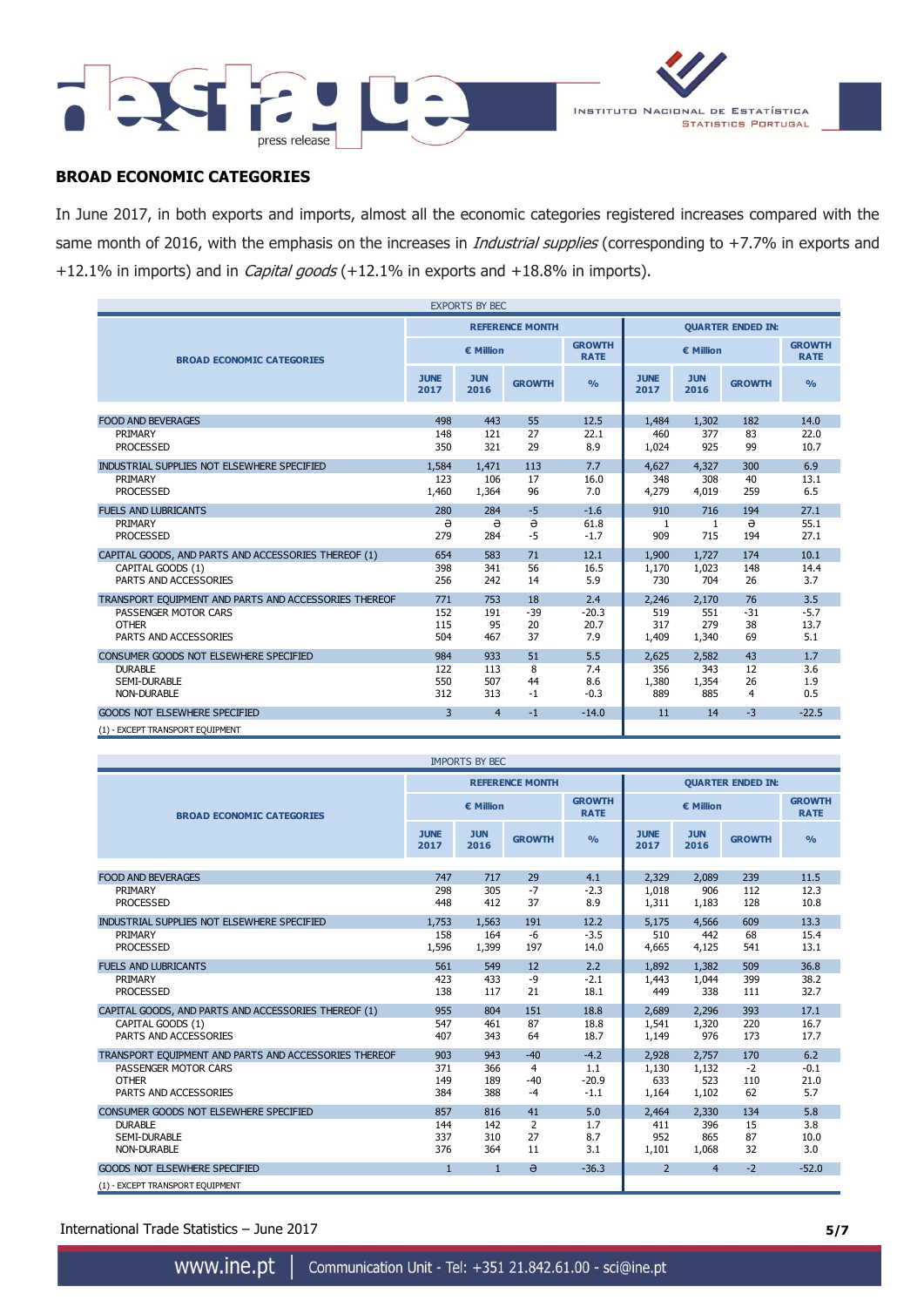



## **MAIN PARTNER COUNTRIES**

In June 2017, having in consideration the main destination countries in 2016, compared to the same month a year earlier, the highest increases were recorded in exports to Spain, Angola and France (+6.4%, +46.0% and +6.5% respectively). In the opposite direction, exports to Morocco, Germany and the United States recorded decreases.

In June 2017, with regard to imports, as far as the main partner countries in 2016 are concerned, vis-à-vis June 2016, the highlight was the increase recorded in imports from Spain (corresponding to +9.1%). Only imports from Russia and the United Kingdom registered decreases (corresponding to -53.4% and -8.4% respectively).

| EXPORTS BY COUNTRIES AND ECONOMIC ZONES  |                          |                    |                        |                |                          |                    |               |                              |
|------------------------------------------|--------------------------|--------------------|------------------------|----------------|--------------------------|--------------------|---------------|------------------------------|
|                                          |                          |                    | <b>REFERENCE MONTH</b> |                | <b>QUARTER ENDED IN:</b> |                    |               |                              |
| <b>COUNTRIES AND ECONOMIC ZONES</b>      | € Million<br><b>RATE</b> |                    |                        | <b>GROWTH</b>  | € Million                |                    |               | <b>GROWTH</b><br><b>RATE</b> |
|                                          | <b>JUNE</b><br>2017      | <b>JUN</b><br>2016 | <b>GROWTH</b>          | O <sub>0</sub> | <b>JUNE</b><br>2017      | <b>JUN</b><br>2016 | <b>GROWTH</b> | O <sub>0</sub>               |
|                                          |                          |                    |                        |                |                          |                    |               |                              |
| <b>MAIN PARTNER COUNTRIES IN 2016:</b>   |                          |                    |                        |                |                          |                    |               |                              |
| <b>ES SPAIN</b>                          | 1,228                    | 1,154              | 74                     | 6.4            | 3,536                    | 3,419              | 117           | 3.4                          |
| FR FRANCE                                | 638                      | 599                | 39                     | 6.5            | 1,775                    | 1,678              | 97            | 5.8                          |
| DE GERMANY                               | 516                      | 532                | $-16$                  | $-3.0$         | 1,529                    | 1,573              | $-44$         | $-2.8$                       |
| <b>GB UNITED KINGDOM</b>                 | 323                      | 315                | 8                      | 2.7            | 912                      | 919                | -6            | $-0.7$                       |
| US UNITED STATES                         | 238                      | 252                | $-14$                  | $-5.4$         | 715                      | 660                | 54            | 8.2                          |
| NL NETHERLANDS                           | 192                      | 158                | 34                     | 21.7           | 552                      | 442                | 110           | 24.9                         |
| <b>IT ITALY</b>                          | 179                      | 148                | 31                     | 20.8           | 500                      | 442                | 59            | 13.3                         |
| AO ANGOLA                                | 147                      | 101                | 46                     | 46.0           | 427                      | 293                | 134           | 45.7                         |
| BE BELGIUM                               | 109                      | 104                | 5                      | 4.9            | 328                      | 299                | 29            | 9.6                          |
| MA MOROCCO                               | 50                       | 70                 | $-20$                  | $-28.0$        | 213                      | 171                | 41            | 24.2                         |
| <b>TOTAL EURO ZONE</b>                   | 3,018                    | 2,844              | 174                    | 6.1            | 8,636                    | 8,247              | 389           | 4.7                          |
| TOTAL EUROPEAN UNION (28 MEMBERS STATES) | 3,596                    | 3,384              | 212                    | 6.3            | 10,284                   | 9,800              | 485           | 4.9                          |
| <b>TOTAL EXTRA-EU</b>                    | 1,177                    | 1,086              | 91                     | 8.4            | 3,519                    | 3,038              | 481           | 15.8                         |

| IMPORTS BY COUNTRIES AND ECONOMIC ZONES  |                     |                    |                        |                              |                          |                    |                              |               |
|------------------------------------------|---------------------|--------------------|------------------------|------------------------------|--------------------------|--------------------|------------------------------|---------------|
|                                          |                     |                    | <b>REFERENCE MONTH</b> |                              | <b>QUARTER ENDED IN:</b> |                    |                              |               |
| <b>COUNTRIES AND ECONOMIC ZONES</b>      | € Million           |                    |                        | <b>GROWTH</b><br><b>RATE</b> | € Million                |                    | <b>GROWTH</b><br><b>RATE</b> |               |
|                                          | <b>JUNE</b><br>2017 | <b>JUN</b><br>2016 | <b>GROWTH</b>          | $\frac{0}{0}$                | <b>JUNE</b><br>2017      | <b>JUN</b><br>2016 | <b>GROWTH</b>                | $\frac{9}{0}$ |
| <b>MAIN PARTNER COUNTRIES IN 2016:</b>   |                     |                    |                        |                              |                          |                    |                              |               |
| ES SPAIN                                 |                     |                    |                        | 9.1                          |                          |                    |                              | 10.2          |
|                                          | 1,890               | 1,732              | 158                    |                              | 5,510                    | 5,002              | 508                          |               |
| DE GERMANY                               | 791                 | 737                | 54                     | 7.3                          | 2,372                    | 2,145              | 226                          | 10.6          |
| FR FRANCE                                | 416                 | 414                |                        | 0.3                          | 1,256                    | 1,231              | 26                           | 2.1           |
| <b>IT ITALY</b>                          | 339                 | 294                | 45                     | 15.4                         | 987                      | 847                | 139                          | 16.4          |
| <b>NL NETHERLANDS</b>                    | 305                 | 265                | 40                     | 15.2                         | 897                      | 783                | 114                          | 14.6          |
| <b>GB UNITED KINGDOM</b>                 | 154                 | 168                | $-14$                  | $-8.4$                       | 453                      | 471                | $-17$                        | $-3.7$        |
| CN CHINA                                 | 177                 | 153                | 24                     | 15.4                         | 507                      | 424                | 82                           | 19.4          |
| BE BELGIUM                               | 169                 | 148                | 21                     | 14.1                         | 480                      | 424                | 56                           | 13.3          |
| <b>RU RUSSIA</b>                         | 63                  | 134                | $-72$                  | $-53.4$                      | 288                      | 358                | $-70$                        | $-19.6$       |
| <b>BR BRAZIL</b>                         | 151                 | 139                | 12                     | 8.7                          | 344                      | 362                | $-18$                        | $-5.0$        |
| <b>TOTAL EURO ZONE</b>                   | 4,055               | 3,743              | 312                    | 8.3                          | 11,932                   | 10,841             | 1091                         | 10.1          |
| TOTAL EUROPEAN UNION (28 MEMBERS STATES) | 4,467               | 4,160              | 308                    | 7.4                          | 13,174                   | 12,045             | 1129                         | 9.4           |
| <b>TOTAL EXTRA-EU</b>                    | 1,310               | 1,234              | 76                     | 6.1                          | 4,304                    | 3,381              | 923                          | 27.3          |